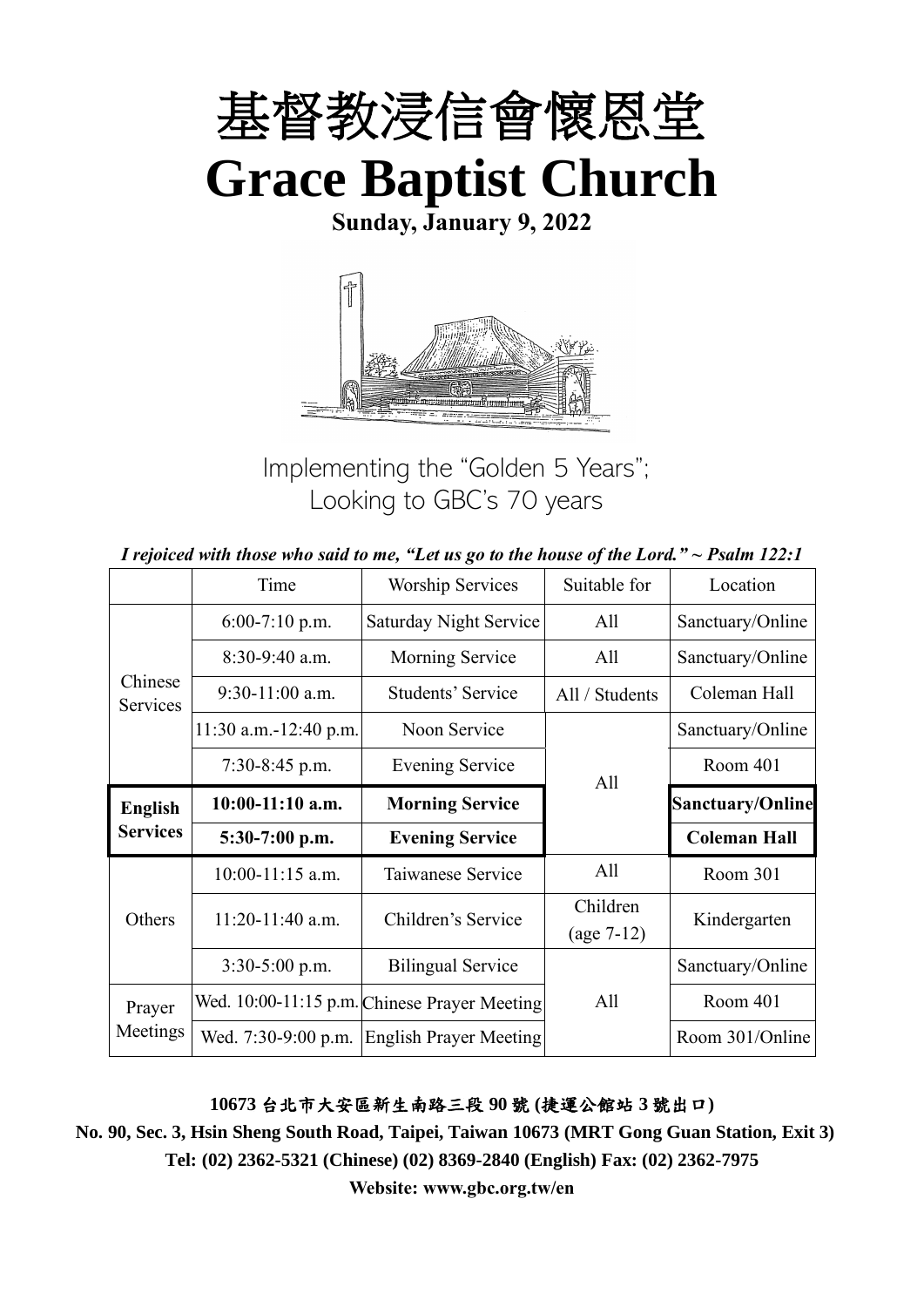|                               |                                                             | <b>Welcome to Grace Baptist Church English Congregation.</b><br>Thank you for choosing to worship with us and celebrate the glory of our Lord.                                       |                                           |
|-------------------------------|-------------------------------------------------------------|--------------------------------------------------------------------------------------------------------------------------------------------------------------------------------------|-------------------------------------------|
|                               |                                                             | Morning Worship Service - 10:00 a.m.<br><b>Sunday, January 9, 2022</b>                                                                                                               |                                           |
|                               | Prelude<br>Greeting/Prayer<br>Worship through Music         | "I Will Trust My Savior Jesus"<br>"Turn Your Eyes"                                                                                                                                   | Vicky Lin<br>Armand Lim                   |
|                               | Pastoral Prayer<br>Worship through Music                    | "Christ Will Be My Hideaway"<br>"The Goodness of Jesus"                                                                                                                              | Pastor Nick Brideson<br>Armand Lim        |
|                               | <b>Offertory Prayer</b><br>Tithes and Offerings<br>Doxology |                                                                                                                                                                                      | Ava Zamora                                |
|                               | Special Music<br>Pray for Our Church                        | "Lo, How a Rose E'er Blooming"                                                                                                                                                       | Emily Chen<br>Pastor Nick Brideson        |
|                               | <b>Scripture Reading</b><br>Message<br><b>Response Song</b> | Micah 5:1-5a<br>"From You One Will Go Forth for Me"<br>"He Hideth my Soul" - #340                                                                                                    | Pastor Kevin Wang                         |
|                               | Benediction<br>Philippines Offering<br>Welcome              |                                                                                                                                                                                      | Pastor Nick Brideson                      |
| Nursery<br>$(0-3)$            | Closing Song<br>Postlude                                    | "As the Lord Is with Us"                                                                                                                                                             | Armand Lim<br>Vicky Lin                   |
| years<br>old)<br>during<br>AM |                                                             | A - "Cry Room" (at the back of the Sanctuary): without child's parents there.<br>B - "Kindergarten Green Room" (enter next to GBC's back exit door): with at least one parent there. |                                           |
| Service:                      |                                                             | Evening Worship Service - 5:30 p.m.<br>Sunday, January 9, 2022                                                                                                                       |                                           |
|                               | Prelude<br>Prayer<br>Worship through Music<br>Greeting      | "Blessed Be Your Name"                                                                                                                                                               | Vicky Lin<br>Alex Chen, Leader            |
|                               | Pastoral Prayer<br>Worship through Music                    | " $10,000$ Reasons"<br>"I Want to Know You"<br>"Blessed Assurance"                                                                                                                   | Pastor Nick Brideson<br>Alex Chen, Leader |
|                               | <b>Offertory Prayer</b><br>Tithes and Offerings             |                                                                                                                                                                                      | Vicky Kuo                                 |
|                               | Pray for Our Church<br><b>Scripture Reading</b>             | Micah $5:1-5a$                                                                                                                                                                       | Pastor Nick Brideson                      |
|                               | Message<br><b>Response Song</b><br><b>Closing Prayer</b>    | "From You One Will Go Forth for Me"<br>"In Christ Alone"                                                                                                                             | Pastor Kevin Wang                         |
|                               | Philippines Offering<br>Welcome                             |                                                                                                                                                                                      | Pastor Nick Brideson                      |
|                               | Closing Song<br>Postlude                                    | "Blessed Assurance"                                                                                                                                                                  | Alex Chen, Leader<br>Vicky Lin            |
|                               |                                                             | <b>Our Vision Is to Spread the Gospel</b>                                                                                                                                            |                                           |
|                               | To achieve this, we aim:<br>To become a house of prayer     | Through prayer, to build the body of Christ<br>• From the body, to do the work of mission in Taipei, Taiwan, and neighboring countries                                               |                                           |

*"but you will receive power when the Holy Spirit has come upon you; and you shall be My witnesses both in Jerusalem, and in all Judea and Samaria, and even to the remotest part of the earth." -* Acts 1:8 (NASB)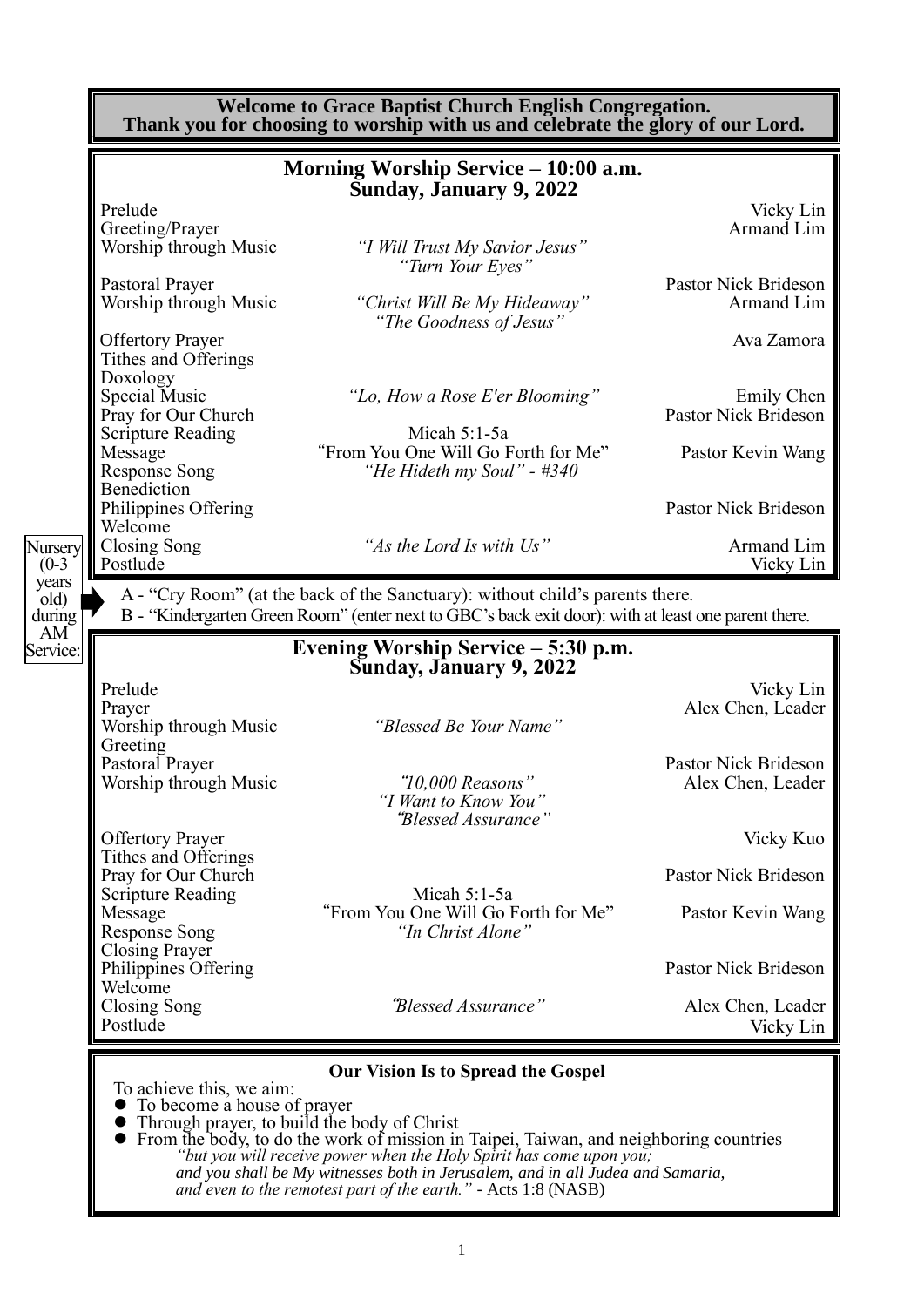# **Sermon Topic:**"**From You One Will Go Forth for Me" Scripture: Micah 5:1-5a**

## **Speaker: Pastor Kevin Wang January 9, 2022**

#### **Scripture: Micah 5:1-5a (NASB)**

<sup>1</sup> "Now muster yourselves in troops, daughter of troops; They have laid siege against us; With a rod they will smite the judge of Israel on the cheek. <sup>2</sup> "But as for you, Bethlehem Ephrathah, Too little to be among the clans of Judah, From you One will go forth for Me to be ruler in Israel. His goings forth are from long ago, From the days of eternity." <sup>3</sup> Therefore He will give them up until the time When she who is in labor has borne a child. Then the remainder of His brethren Will return to the sons of Israel. <sup>4</sup> And He will arise and shepherd His flock In the strength of the Lord, In the majesty of the name of the Lord His God. And they will remain, Because [now] He will be great To the ends of the earth. <sup>5</sup> This One will be our peace.

#### **Notes:**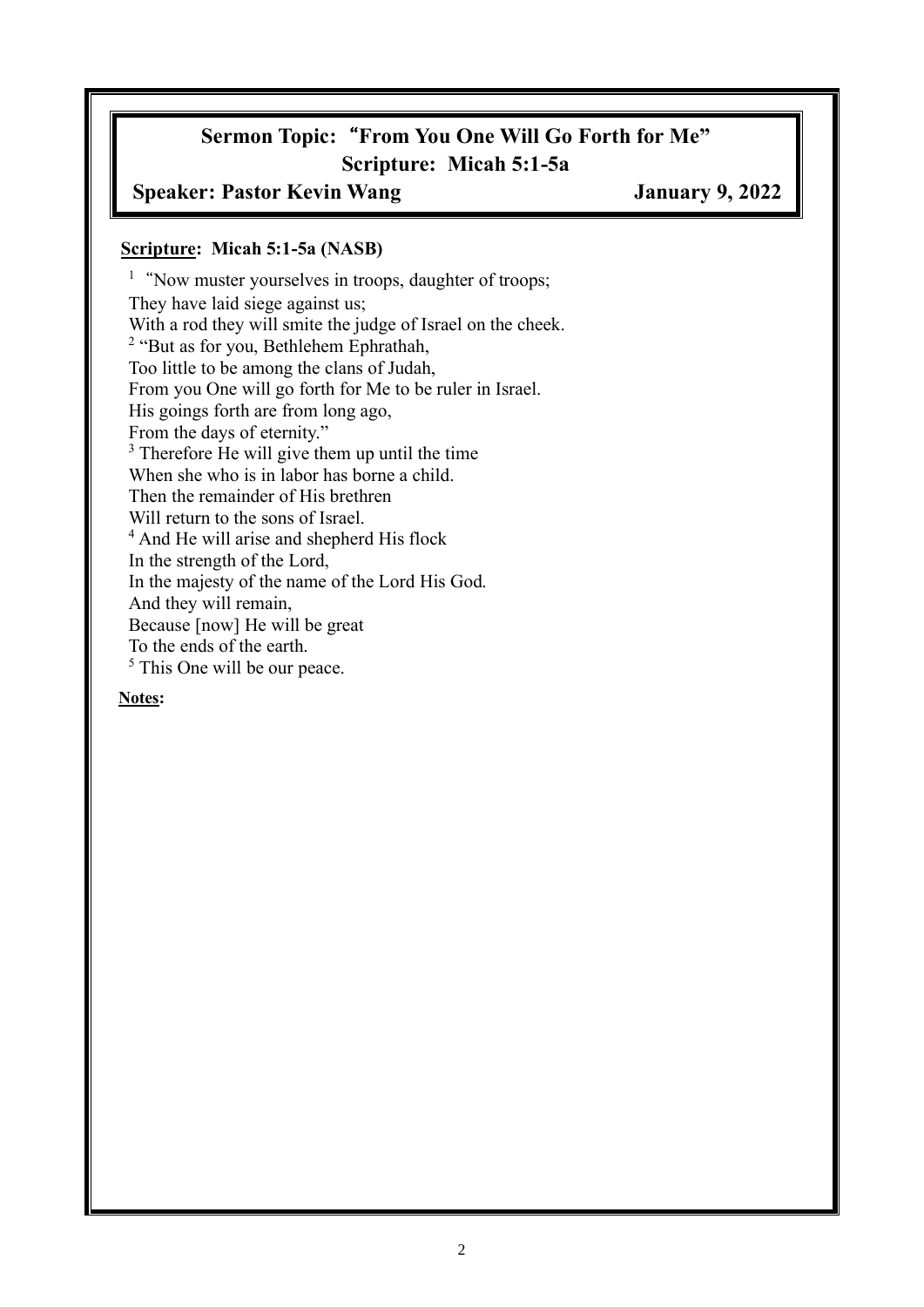# **Wednesday Night Prayer Meeting (Physical & Online)**

*"My house shall be called a house of prayer"* (Matthew 21:13)

Let us be a church of prayer!

English prayer meeting meets 7:30 to 9:00 p.m. every Wednesday in GBC **Room 301**. The online prayer meeting via Zoom is also available at the same time. Please join us either in GBC or online.

Send an email to ecprayerteam@gbc.org.tw if you are interested in joining the Zoom prayer meeting or if you have a prayer request.

# **Chinese New Year Schedule Changes**

**Jan. 30** – We will have ONE English Service, 10:00 to 11:10 a.m. **in the Sanctuary. Change Jan. 31 to Feb. 4 –** GBC will be closed for Chinese New Year Holiday **Feb. 2 –** The regular Wednesday Prayer Meeting will be cancelled.

# **Greeters (Ushers) Needed**

Grace Baptist Church's English Congregation Morning Greeters Ministry is looking for volunteers! If you are a registered GBC member, have a heart to serve, enjoy making people feel welcome, or just want to get connected, the usher team would love to have you. Please contact Arjun at

nagarjuna123iict@gmail.com.

**Note:** To ensure the safety of its members, GBC requires usher volunteers to be present physically at GBC no later than 9:30 a.m. during the current pandemic.

# **Alpha Class Restarting from February 6**



Alpha is an 11-week class designed for non-Christians who are interested in learning more about Christianity. Each week we will watch a video and have a discussion about topics such

as: Is there more to life than this? Why should I pray or read the Bible? Who is Jesus? Alpha class members are encouraged to ask questions as they explore these important life questions.

Starting February 6, Alpha meets each Sunday from 11:30-12:30 in the Calvary Room (Floor 2.5 on the stairwell next to the information desk). For more information, contact Vong and Sarah Im. We look forward to meeting you!

# **Application for Yearly Parking Permit in 2022**

GBC members can apply for a yearly parking permit between today, January 9, and mid-February. Application forms are available at the front desk and must be signed by a GBC minister or pastor before submission. When picking up your new parking permit, you will need to return your old parking permit and pay a NT\$ 200 fee at the front desk. (See details at the front desk.)



## **Friday Night Concert – Jan 21** *"Romantic Music - Flute and Songs"*

**Time/Place:** 7:30 p.m. on January 21 in GBC Sanctuary

GBC plans to start this year's Friday Night Concerts on January 21. This is an excellent opportunity to invite non-believing friends to church. The introduction will be in Chinese. Admission is free! For more information on this concert please visit the GBC website.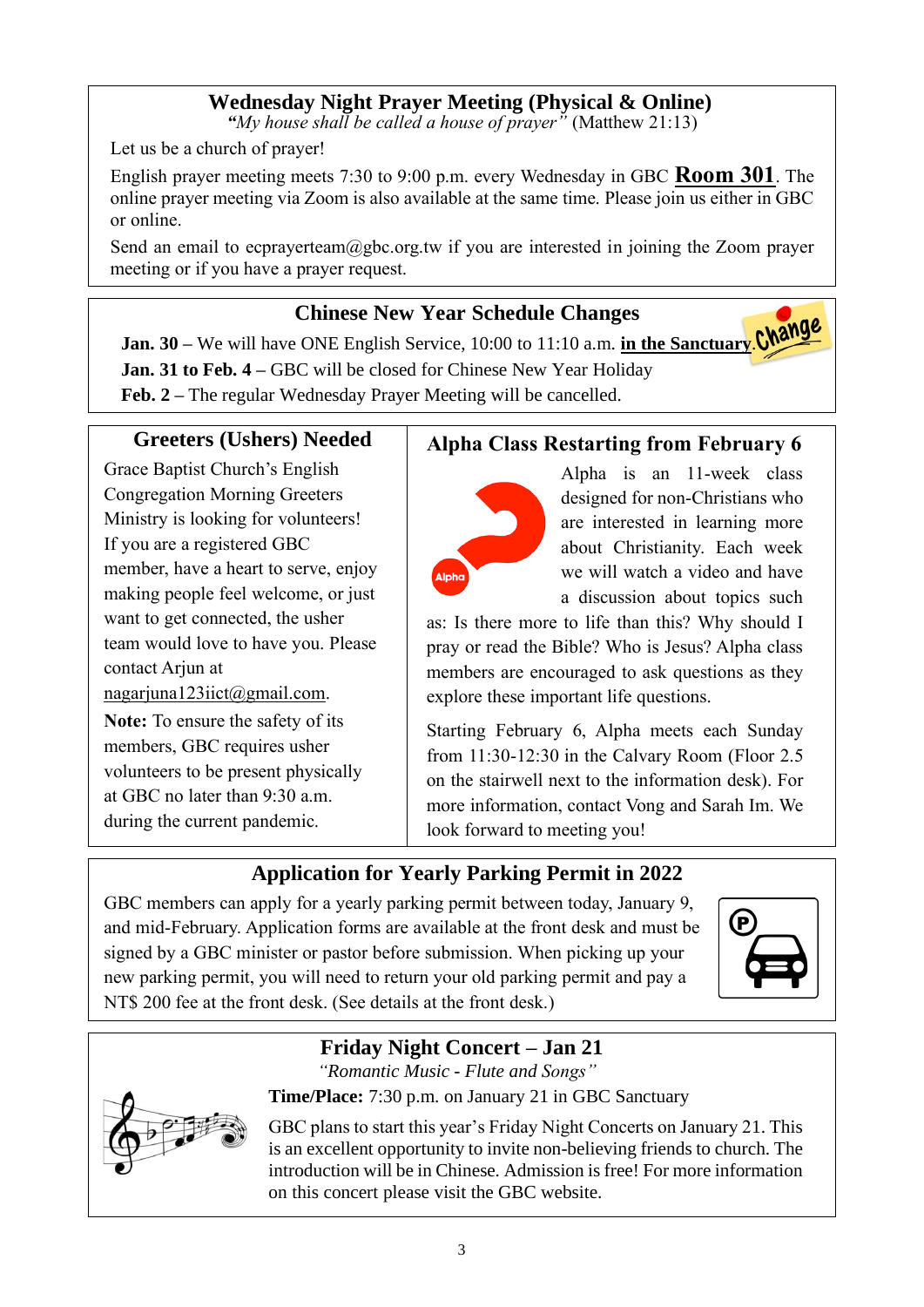# **Special Offering for Philippines Relief**

Super Typhoon Rai recently caused considerable devastation to areas of the Philippines. With a spirit of love for our brothers and sisters from the Philippines, GBC English Congregation will collect a special offering again **TODAY** (January 9) to assist with disaster relief. (All funds collected will be passed on to the IMB as part of their relief operations.)

We encourage everyone to donate generously. Please put your offering in an envelope and put "Philippines" or "P" on the top. If you need a receipt, please fill in your personal information.

......................................

## **Orphanage Visit TODAY**

We will meet in GBC at the front door and leave at 2:00 p.m. Please join us. No training is required. (Participants in this ministry must be registered members of GBC.)

# **Epidemic Relief Application**

Brothers and sisters who were or are affected by COVID-19 may be eligible to apply for GBC's Epidemic Relief Fund. Check our website for details

# **Building up Christian Life**

If you or your family or friends would like to start the new year by committing to know more about God, God's Word, or God's will for your lives, GBC English Congregation offers many classes and small groups. Please take the great opportunity to make friends and learn by joining one of them. (Go to the class directly; see page 6 for details). Class are available for people at different levels of maturity:

# **Beginning Christian Life**

➢ **Alpha** (will re-start on February 6):

This class is especially suitable for non-Christians, but anyone who wants to know more about Christianity is welcome to attend. For more information, see the notification on page 3.

# ➢ **Christianity 101**:

This 10-lesson cycle introduces the basic teachings of Christianity. Candidates for baptism must complete this class before being baptized.

# **Maturing Christians**

➢ **Bible Studies for Life** (6 classes available at three times periods each Sunday; online class also available)

Growing in Christ is a life-long journey, and these classes help people as they follow that journey. Sunday sermons support the classes by giving background on the same subject, while classes provide discussion and teaching for greater understanding.

# **Developing Leaders**

#### ➢ **Bible Interpretation**

This class is not only about reading the Bible, but how to read the Bible. Many students in the class are class or group leaders seeking to learn the Bible in a deeper level. However, non-leaders are also welcome.

**Small Groups** (different categories of small group are available)

- ➢ **Students:** For university students
- ➢ **Language/Nationality:** Uses a language other than English
- ➢ **Parenting:** Support group for parents, including single parents
- ➢ **Women:** for sisters of all ages, currently meets online only
- ➢ **General:** Currently 5 groups are open for anyone to attend



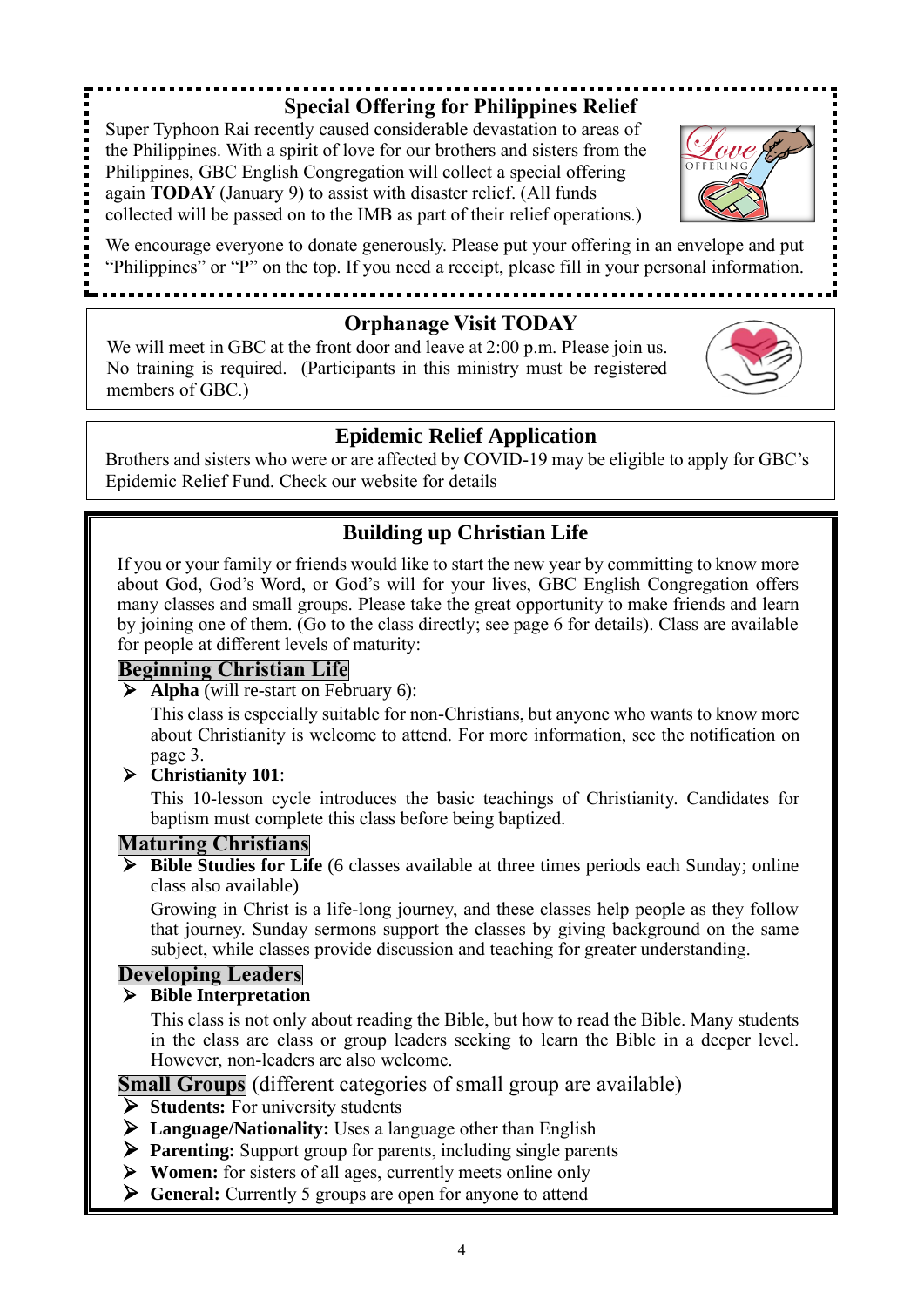# **Mabuhay Fellowship**



Today, January 9, at 2 p.m. in Basement Room B05, the Mabuhay Fellowship will have a prayer fellowship as the New Year starts to thank God for His faithfulness

through the years and to dedicate to Him our 2022. All Tagalog-speaking nationals are welcome.

The Mabuhay Fellowship comprises Filipinos aiming to share God's love and light through worship, prayer, Bible study, fellowship, gospel sharing, and other ministries.

## **Young Adults Fellowship: Jan 15**

Young Adults Fellowship is for young adults from the age of 20-35 to study God's Word and fellowship



together. It meets 1st and 3rd Saturdays from 4:30 to 6:00 p.m. in WanFu 22 (next to GBC building). Please join the Fellowship directly this Saturday, January 15. Contact Pastor Kevin Wang at kevin@gbc.org.tw if you need more information.

|                                    |                                                  | <b>English Congregation Leaders</b>       |                                                 |                           |
|------------------------------------|--------------------------------------------------|-------------------------------------------|-------------------------------------------------|---------------------------|
|                                    |                                                  | English Leading Pastor: Nick Brideson     |                                                 |                           |
| <b>Pastor Nick Brideson</b>        | Minister Priscilla Liao                          |                                           | Pastor Kevin Wang                               |                           |
| <b>Adult Education</b><br>/Mission | AM Worship                                       | Children's<br>Education/Caring            | PM Worship                                      | Youth/Fellowship          |
| <b>Adult Education</b>             | <b>Morning Music</b>                             | <b>Cryroom Children's</b>                 | <b>Evening Music Team</b>                       | <b>Trinity Youth</b>      |
| Nick Brideson                      | Cherrie Gow Lim                                  | <b>Care Ministry</b>                      | Alex Chen                                       | (Grade 7 and above)       |
| nick@gbc.org.tw                    | cvgow@yahoo.com                                  | Abby Tu                                   | gbceworshipteam@gmail.com Grant & Kirsten Burge |                           |
| <b>Foreign Mission:</b>            | <b>Morning Greeters</b>                          | abbbytu@gmail.com                         | <b>Evening Greeters</b>                         | grantburgess@live.co.za   |
| <b>Medical/Dental Team</b>         | Arjun Puvvala                                    | <b>AWANA Preschool</b>                    | Vicky Kuo                                       | <b>Mabuhay Fellowship</b> |
| Armand Lim                         | nagarjuna.chemist@gmail.com Joanna Peng          |                                           | asiaglobe999@gmail.com                          | Ava Zamora                |
| rmanlim@yahoo.com                  | Alltrin Dhana Raja Gopal                         | Joanna1285@hotmail.com Evening Multimedia |                                                 | avazam@yahoo.com          |
| <b>VBS</b> Team                    | alltrin.chim99@gmail.com                         | <b>AWANA Spark Group</b>                  | <b>Grant Burgess</b>                            | <b>Young Adults</b>       |
| Priscilla Liao                     | <b>Adult Choir</b>                               | Crystal Turner                            | grantburgess@live.co.za                         | Fellowship                |
| priscilla@gbc.org.tw               | <b>Hand Bell Choir</b>                           | elisayeh@yahoo.com                        | <b>Evening Tea / Baptism</b>                    | Kevin Wang                |
| <b>Taiwan Mission:</b>             | Juliet Jao                                       | <b>AWANA T&amp;T Group</b>                | <b>Celebration Fellowship</b>                   | kevin@gbc.org.tw          |
| <b>TaiTung Team</b>                | lenyinjao@gmail.com                              | Ming Lai                                  | Michelle Cheng                                  | <b>Small Groups</b>       |
| Cherrie Gow Lim                    | <b>Hallel Singers</b>                            | minglai88@gmail.com                       | yealincheng@yahoo.com                           | - Youth                   |
| cvgow@yahoo.com                    | Cherrie Gow Lim                                  | <b>Prayer Ministry</b>                    | <b>Baptism Support</b>                          | Students                  |
| <b>Orphanage Ministry</b>          | cvgow@yahoo.com                                  | Priscilla Liao                            | Aline Kao                                       | - Parenting               |
| Julie Chen                         | <b>Morning Fellowship Tea</b>                    | priscilla@gbc.org.tw                      | aline@gbc.org.tw                                |                           |
| yuling0914@gmail.com               | Yuri Shih                                        | <b>Hospital Visitation</b>                |                                                 |                           |
| <b>NTU Friday English</b>          | yuchen phone@hotmail.com                         | Amanda Lou                                |                                                 |                           |
| <b>Conversation Group</b>          | <b>Morning Multimedia</b>                        | lou.amanda@gmail.com                      |                                                 |                           |
| Roy Treurnicht                     | Vicky Lin                                        | <b>Small Groups</b>                       |                                                 |                           |
|                                    | gbcecntuclass@gmail.com gbcmomingmedia@gmail.com | Women                                     |                                                 |                           |
| <b>Ethiopian Students</b>          |                                                  | General                                   |                                                 |                           |
| Group                              |                                                  | Ministry                                  |                                                 |                           |
| Abex Tesfaye                       |                                                  |                                           |                                                 |                           |
| abex98@gmail.com                   |                                                  |                                           |                                                 |                           |

| SueJenny Hsu        | А |
|---------------------|---|
| suejenny@gbc.org.tw | a |

Aline Kao (part-time)  $line(\omega gbc.org.tw)$ 

**Secretarial staff Deacon** Yuri Shih SueJenny Hsu Aline Kao (part-time) yuchen phone@hotmail.com [yedukondaluster@gmail.com](mailto:yedukondaluster@gmail.com)

**Alternate Deacon** Timothy Meesala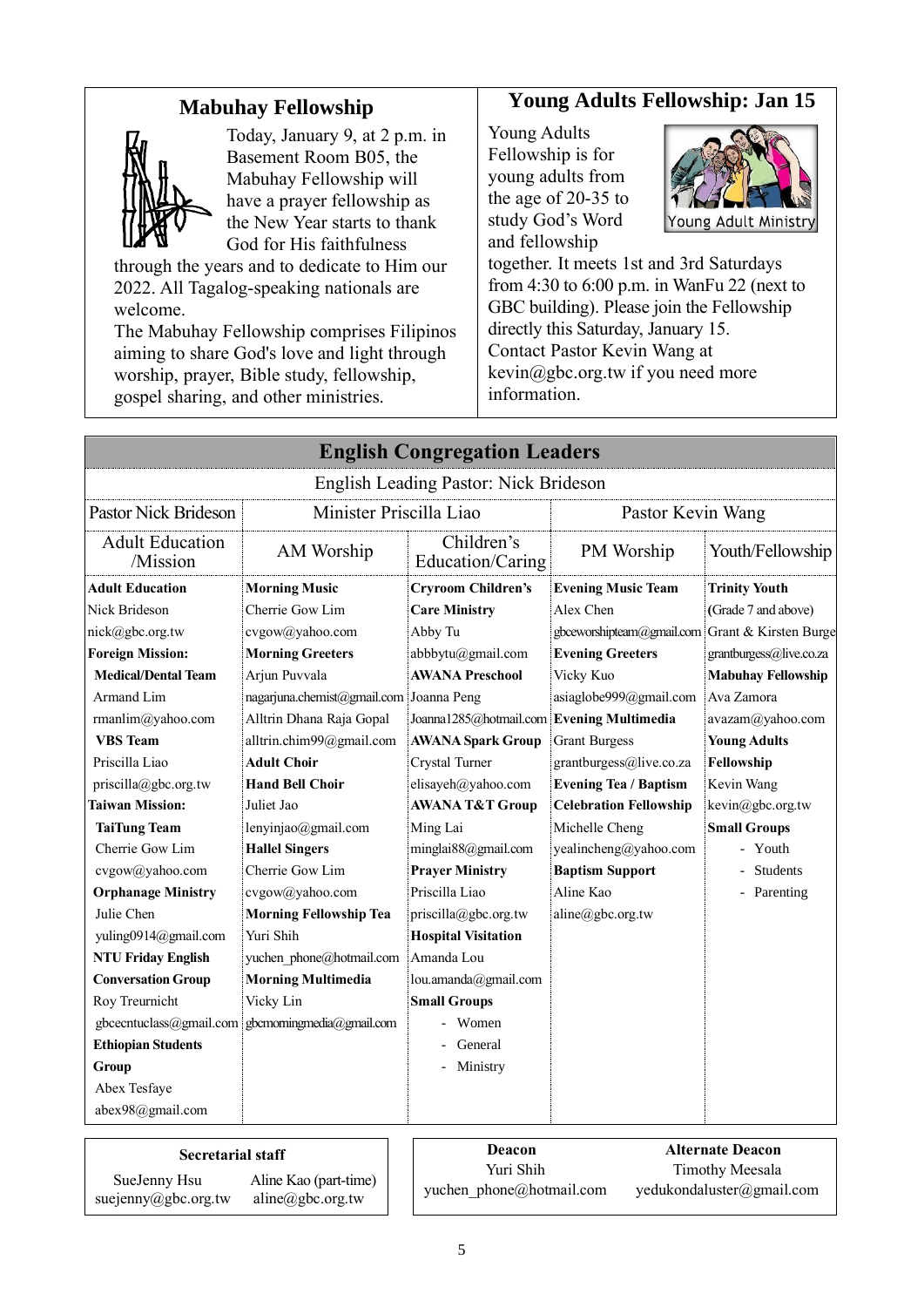| $\star\star$ Sunday School Information - Join the class directly $\star\star$ |                                                                                                                                                            |                                                         |  |  |
|-------------------------------------------------------------------------------|------------------------------------------------------------------------------------------------------------------------------------------------------------|---------------------------------------------------------|--|--|
| <b>Class</b>                                                                  | Time & Room                                                                                                                                                |                                                         |  |  |
| <b>Beginning Christian Life</b>                                               |                                                                                                                                                            |                                                         |  |  |
| Alpha – new and non-Christians                                                | 11:30 a.m.                                                                                                                                                 | <b>Restarts</b><br><b>Calvary Room</b><br><u>Feb. 6</u> |  |  |
| Christianity 101 - required for baptism                                       | 11:30 a.m.                                                                                                                                                 | Mount of Olives                                         |  |  |
| <b>Maturing Christians</b>                                                    |                                                                                                                                                            |                                                         |  |  |
| <b>Bible Studies for Life</b>                                                 | $11:30$ a.m. classes:<br>- Room B04<br>Room B05<br>WanFu 22 A<br>- WanFu $22 \text{ C}$<br>$2:30$ p.m. class:<br>- Room 305<br>$4:00$ p.m. class (Online): | - Contact Aline for information: aline@gbc.org.tw       |  |  |
| <b>Developing Leaders</b>                                                     |                                                                                                                                                            |                                                         |  |  |
| <b>Bible Interpretation</b>                                                   | Room 402<br>$2:00 - 3:15$ p.m.                                                                                                                             |                                                         |  |  |
| <b>Youth: Grade 7 and above</b>                                               |                                                                                                                                                            |                                                         |  |  |
| <b>Bible Studies for Life</b>                                                 | $11:45$ a.m. - 12:45 p.m.                                                                                                                                  | Room 405                                                |  |  |
| <b>Children</b>                                                               |                                                                                                                                                            |                                                         |  |  |
| Nursery - Age 3 and under                                                     | $9:50$ a.m. $-11:15$ a.m.                                                                                                                                  | Kindergarten Green Room                                 |  |  |
| Preschool - Age 3 to 5                                                        | $11:40$ a.m. $-12:40$ p.m.                                                                                                                                 | Room 403                                                |  |  |
| AWANA - Kindergarten $(\pm 1)$ to Grade 6                                     | 11:30 a.m. $-1:00$ p.m.                                                                                                                                    | Rooms 401/404                                           |  |  |

| $\star \star$ Fellowships – Join a fellowship directly $\star \star$ |                                                    |            |
|----------------------------------------------------------------------|----------------------------------------------------|------------|
| Fellowship                                                           | Time                                               | Location   |
| Mabuhay                                                              | Sundays 2:00 - 4:00 p.m.                           | <b>B05</b> |
| Young Adults $(20 - 35 \text{ y.o.})$                                | $1st$ & 3 <sup>rd</sup> Saturdays 4:30 - 6:00 p.m. | WanFu 22   |

| $\star\star$ Small Groups – Contact the leader to join $\star\star$                                                                          |                                              |                                                           |                                                           |  |
|----------------------------------------------------------------------------------------------------------------------------------------------|----------------------------------------------|-----------------------------------------------------------|-----------------------------------------------------------|--|
| Type                                                                                                                                         | <b>Name</b>                                  | Day/Time                                                  | <b>Location/Contact Emails</b>                            |  |
| Students                                                                                                                                     | NTU Friday English<br>Conversation Group     | Friday<br>$12:20 - 1:10$ pm                               | <b>NTU</b><br>On break<br>roytreur@gmail.com $\langle$    |  |
|                                                                                                                                              | <b>International Students Group</b>          | Friday<br>$7:30 - 9:00 \text{ pm}$                        | WanFu 22A<br>cesaledro57@gmail.com                        |  |
| Language/<br>Nationality                                                                                                                     | <b>Ethiopian Students Group</b>              | Sunday<br>$7:00 - 9:00 \text{ pm}$                        | Room 307<br>abex98@gmail.com                              |  |
| Parenting                                                                                                                                    | Parenting Group                              | $2nd$ & 4 <sup>th</sup> Sunday<br>$11:30$ am - $12:30$ pm | GBC Room 402<br>rod syverson@hotmail.com                  |  |
| Women                                                                                                                                        | Sisters Group (Online)                       | Thursday<br>$7:30 - 9:00$ pm                              | joeym.vanderwerf@gmail.com                                |  |
|                                                                                                                                              | Salt & Light                                 | Sunday<br>$1:30 - 3:00$ pm                                | <b>GBC Mount of Olives Room</b><br>paulhan2908@gmail.com  |  |
|                                                                                                                                              | Crown of Beauty                              | Saturday<br>$2:00 - 4:00$ pm                              | <b>GBC Mount of Olives Room</b><br>clemence4261@gmail.com |  |
| General                                                                                                                                      | Thursday Night Bible<br>Study Group (Online) | Thursday<br>$7:30 - 9:00$ pm                              | GBC Room 301<br>rod_syverson@hotmail.com                  |  |
|                                                                                                                                              | YungHe Bible Study Group                     | Friday<br>$7:30 - 9:00 \text{ pm}$                        | YungHe<br>yedukondaluster@gmail.com                       |  |
|                                                                                                                                              | HsinChu Bible Study Group                    | Friday<br>$7:30 - 8:45$ pm                                | HsinChu<br>rmanlim@yahoo.com                              |  |
| Ministry                                                                                                                                     | <b>Hospital Visitation Group</b>             | Thursday<br>$1:30 - 2:30$ pm                              | Near GBC<br>On break<br>lou.amanda@gmail.com              |  |
| Due to the COVID-19 situation, not all the small groups have been opened.<br>To join or for information, contact the teacher by email above. |                                              |                                                           |                                                           |  |